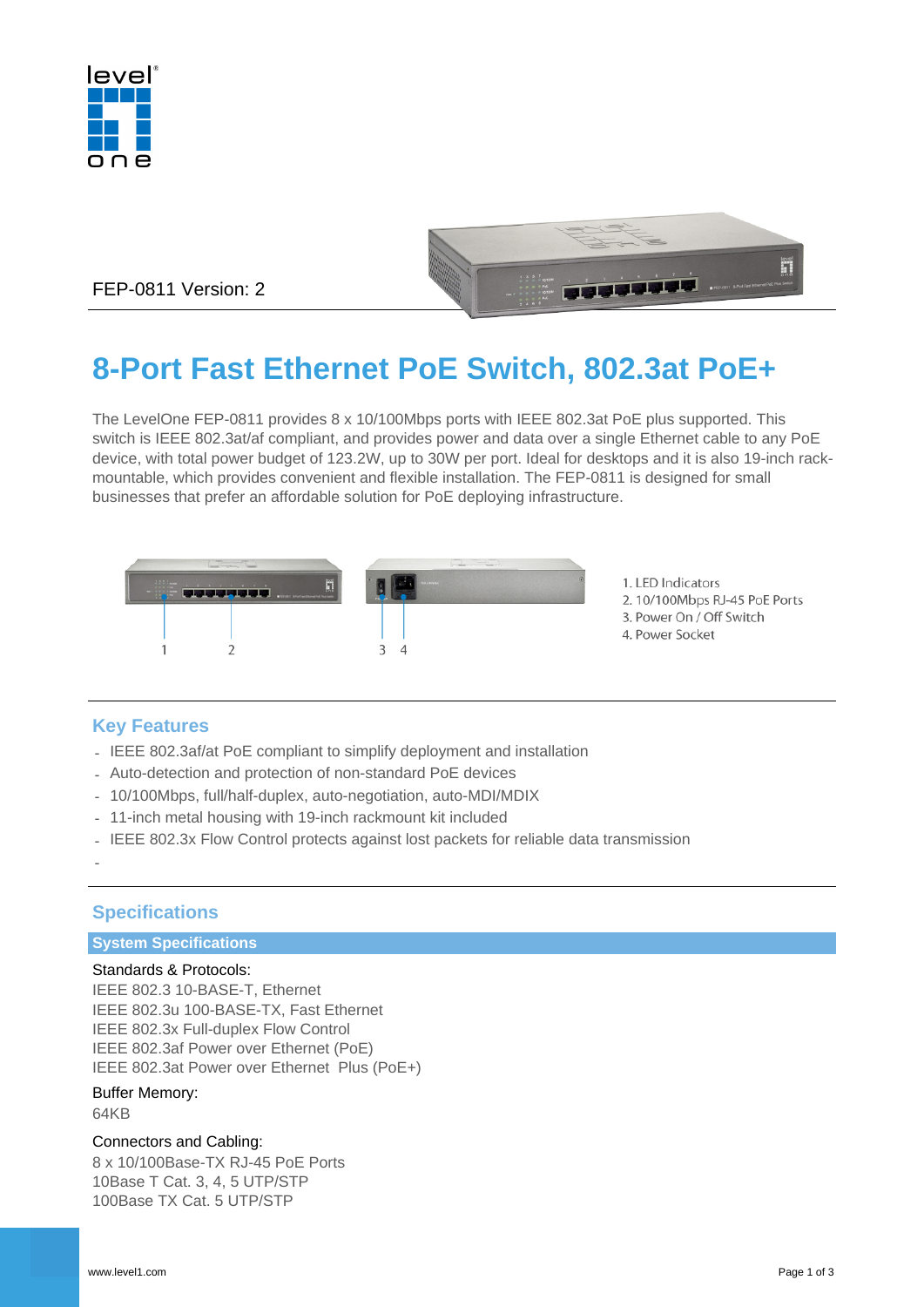Button/Knob: Power On / Off Switch

Indicator: Power, Active, 10/100M, PoE

Transmission Method: Store-and-Forward

Power Input:

100-240V AC, 50-60 Hz, 2A Internal Power Supply

Power Consumption: < 130W

# **Features**

# PoE:

Power Budget: Max. 123.2W PoE Standard: IEEE 802.3af/at Power over Ethernet / PSE PD classification identity PoE over current protection PoE circuit sorting protection PoE Power Output: Per Port 56V DC, Max. 15.4 watts (802.3af) or 30 watts (802.3at) Power Pin Assignment: 1/2(+), 3/6(-

#### **Performance**

Backplane (Gbps): 1.6Gbps

MAC Address Table: 1K

Data Transfer Rate: 10/100Mbps

Packet Forwarding Rate: 100Mbps port - 148,000pps 10Mbps port - 14,880pps

#### **Environment**

Temperature (°C): Operating:  $0^{\circ}$ C ~ 45°C Storage: - 40°C ~ 70°C

Humidity (Non-condensing): Storage: 10% ~ 90% Operating: 10% ~ 90%

Deployment: Desktop and 19-inch rack-mountable

#### **Physical Specifications**

Dimensions (W x D x H mm): 185 x 280 x 44 mm

Weight (g): 1600 g